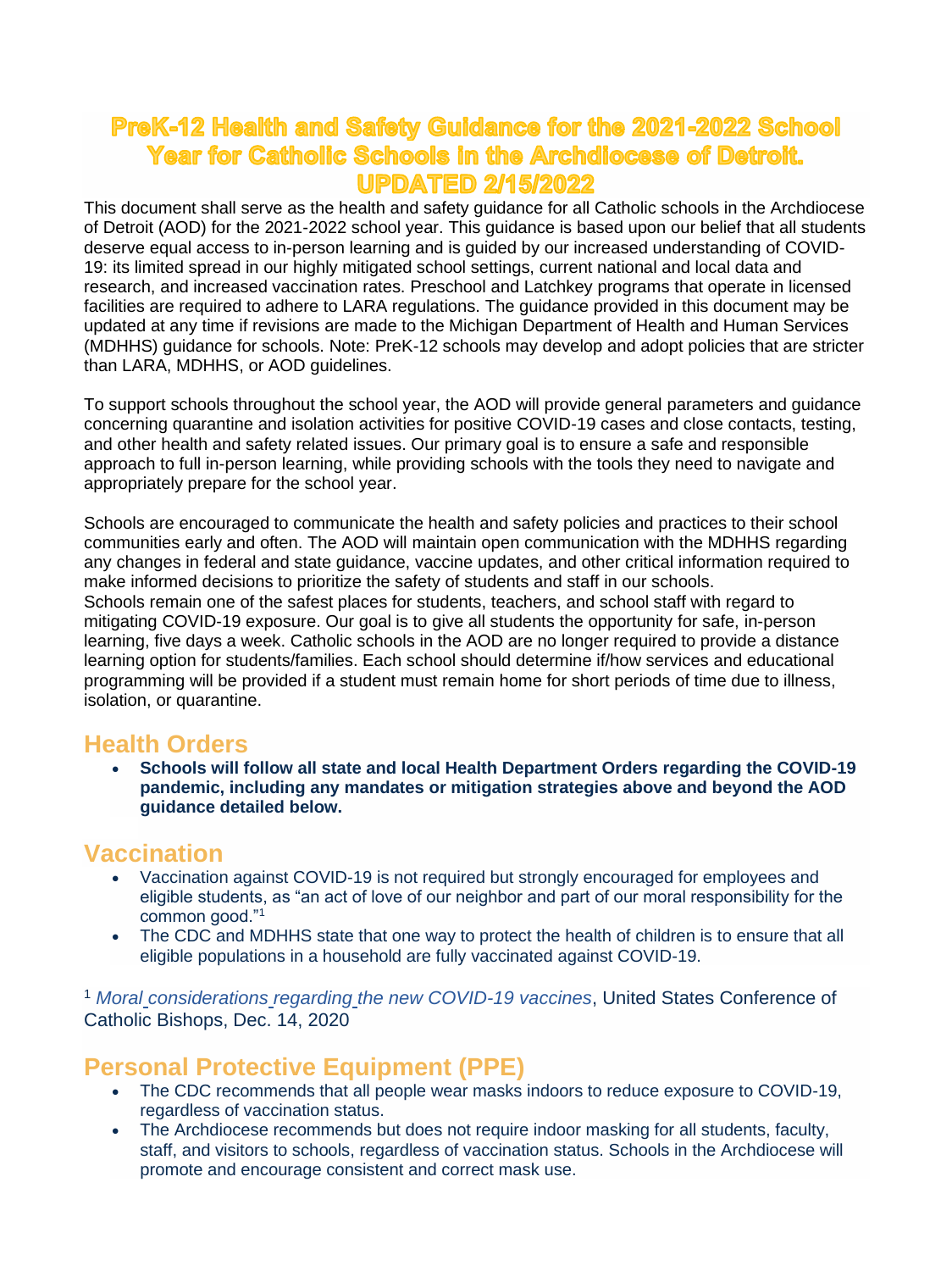• Individual schools may put in place additional safety policies, above and beyond AOD guidance, including requiring the use of masks for certain populations and/or in certain scenarios. Schools that implement universal use of masking policies must make exceptions for the following categories of people: children under the age of 2 years, people with disabilities who cannot wear masks, or who cannot safely wear masks because of disabilities as defined by the Americans with Disabilities Act.

### **Hygiene**

- Schools should continue to utilize the CDC guidance for cleaning, disinfection, and hand hygiene
- Schools will promote proper handwashing and covering of coughs and sneezes
- Schools will improve ventilation by opening doors and windows, using child-safe fans, and making changes to HVAC or air filtration systems when possible.

### **Spacing, Movement, and Access**

- Schools should continue to utilize the CDC quidance for spacing. It is recommended that schools maintain at least three feet of physical distance between students.
- Students and staff may travel between classrooms.
- School visitors may enter the school building, but limits should still be considered and determined by each school. A log of all visitors is required. Logs should document the date, contact information, and arrival/departure times.

#### **Screening Students and Staff**

- Parents/guardians should monitor their children for symptoms of infectious illness every day through home-based symptom screening. This approach relies on students and their caregivers to identify when the student might have symptoms of infectious illness.
- Faculty and staff members also should monitor their health for symptoms of infectious illness every day.
- Anyone who is sick or displaying symptoms of infectious illness should not attend school and seek medical care when necessary. Individuals should get tested if they are presenting symptoms of COVID-19 or are known to have been exposed to COVID-19.

### **Testing Protocols**

• At this time, no school-based testing protocols are recommended.

#### **Responding to Positive COVID-19 Cases and Close Contacts**

- Schools will follow their local health department's quidance regarding positive COVID cases.
- Schools will communicate to parents/guardians and staff that they shall notify school administration immediately of any confirmed case of COVID-19. Families will be notified of the presence of any laboratory positive or clinically diagnosed cases of COVID-19 in the classroom and/or school to encourage closer observation for any symptoms at home.

#### **Gatherings and Extracurricular Activities**

- It is recommended that three to six feet of distance is maintained between individuals during indoor dining.
- Non-liturgical group gatherings and extracurricular activities are allowed unless local health data changes and deems them unsafe.
- Field trips are allowed, with participants following all safety measures in place at the trip's destination, including social distancing and mask usage.
- Off-site and overnight retreats are allowed with AOD approval.
- Before/after school care programs must follow LARA guidelines and requirements.